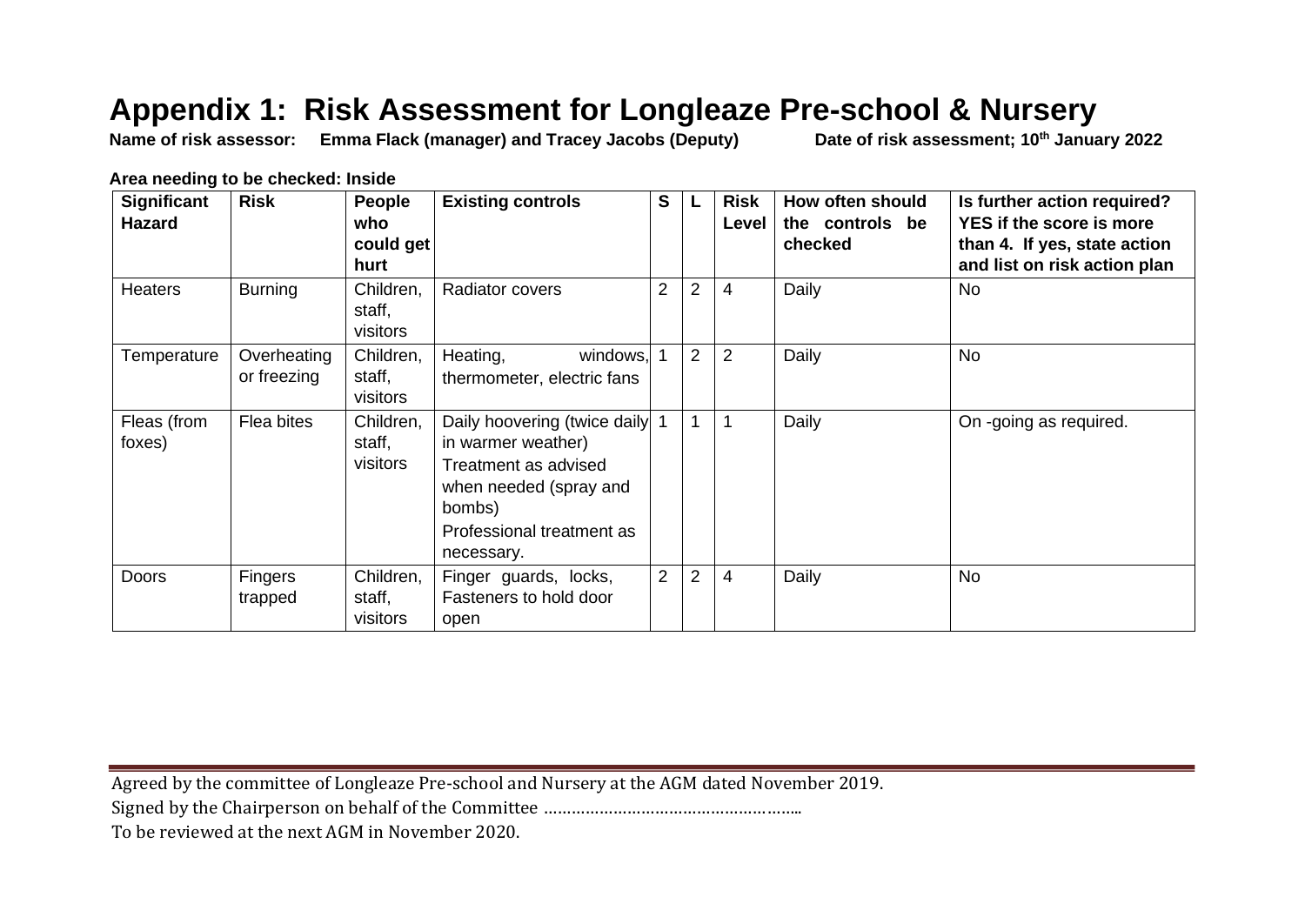| Fire escapes | Obstruction                                     | Children,<br>staff,<br>visitors | Visual checks and staff<br>and children's awareness.<br>Regular fire drills.<br>Induction training.<br>Informing visitors of fire<br>procedures. | 4 | $\overline{2}$ | -8 | Continually | Ongoing staff and children's<br>safety awareness. |
|--------------|-------------------------------------------------|---------------------------------|--------------------------------------------------------------------------------------------------------------------------------------------------|---|----------------|----|-------------|---------------------------------------------------|
| <b>Exits</b> | Child<br>escaping.<br>Trespassers/<br>Abductors | Children                        | Doors are locked at all<br>times when children are in<br>the building. Identity of<br>visitors is established<br>before entry.                   | 4 | 2              | 8  | Continually | Staff vigilance                                   |

| Uneven floor | ' rip.<br>slıp | Children, | Non-slip<br>tloor<br>coverings, | ⌒ |  | Continuallv | Staff vigilance |
|--------------|----------------|-----------|---------------------------------|---|--|-------------|-----------------|
| levels       | hazard         | staff,    | secure carpet edging.           |   |  |             |                 |
|              |                | visitors  |                                 |   |  |             |                 |

| Toxic<br>substances | Poisoning                 | Children,<br>staff,<br>visitors | Stored on above adult<br>head height shelf or in<br>restricted access area.                                | 4 | 2 | 8 | Daily       | Store toxic substances in<br>locked cupboard and carry out<br><b>COSSH</b> assessments |
|---------------------|---------------------------|---------------------------------|------------------------------------------------------------------------------------------------------------|---|---|---|-------------|----------------------------------------------------------------------------------------|
| Furniture           | Banging into<br>furniture | Children,<br>staff.<br>visitors | Furniture arranged safely,<br>curved corners on tables<br>and chairs.<br>Induction training &<br>awareness | 2 | 3 | 6 | Continually | Reminders for staff                                                                    |
| Coat hooks          | Facial injury             | Children                        | Constantly remind the<br>children not to play/swing<br>on them                                             | 3 | 3 | 9 | Continually | Ongoing staff and children's<br>safety awareness.                                      |

Signed by the Chairperson on behalf of the Committee……………………………………………………..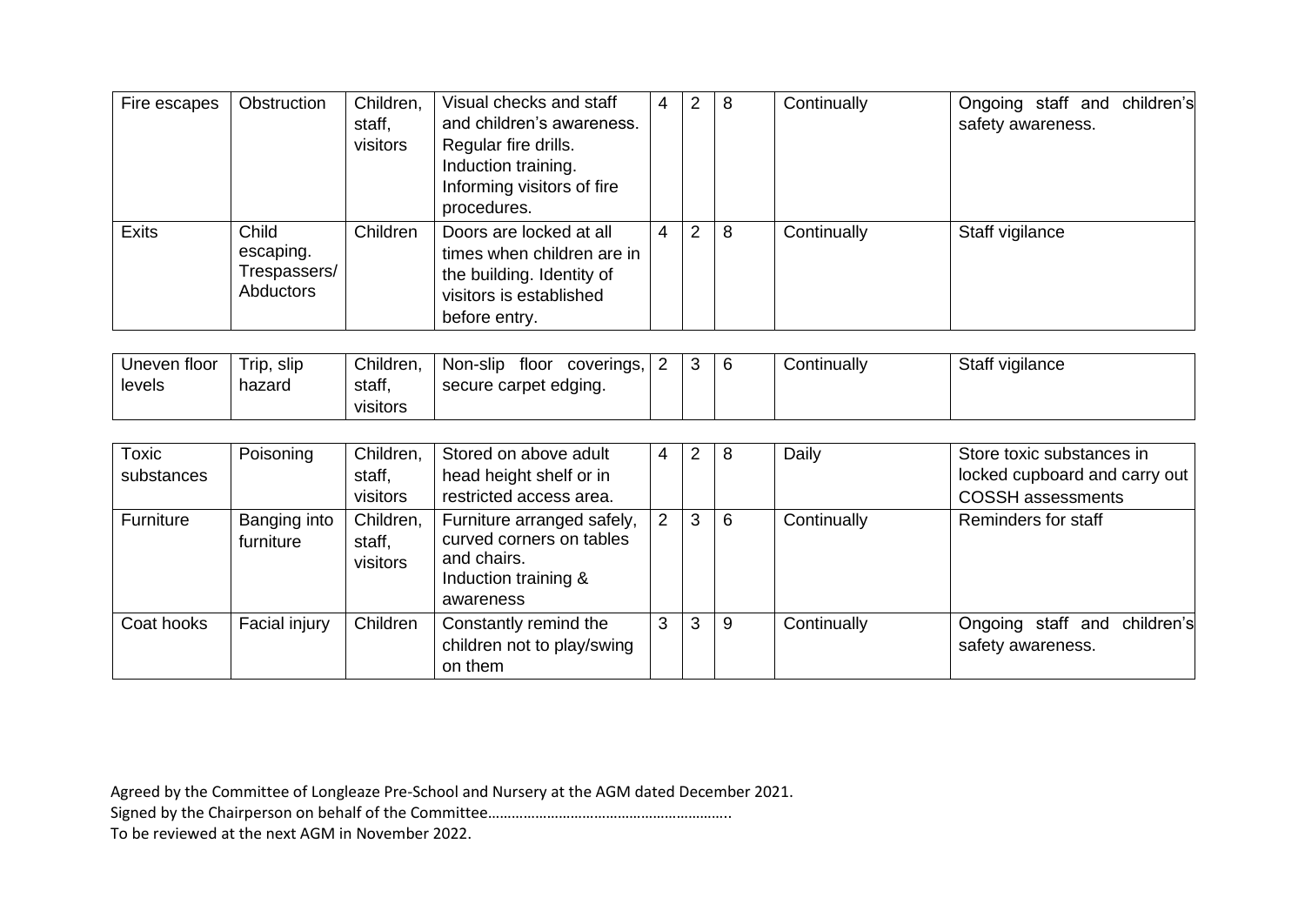| Sockets and<br>wires | Electrocution                                                              | Children                        | Sockets out of reach of<br>children. Wires secured<br>to walls and no trailing<br>wires.                                                                                                                                                                  | 4              | 2              | 8 | Daily       | Child-proof protectors on each<br>socket          |
|----------------------|----------------------------------------------------------------------------|---------------------------------|-----------------------------------------------------------------------------------------------------------------------------------------------------------------------------------------------------------------------------------------------------------|----------------|----------------|---|-------------|---------------------------------------------------|
| Sand                 | Eye or skin<br>irritation                                                  | Children                        | Constantly<br>remind<br>children not to throw sand<br>and play safely. Ensure<br>children wash hands after<br>playing in sand                                                                                                                             | 2              | 3              | 6 | Continually | Ongoing staff and children's<br>safety awareness. |
| Water                | Drowning                                                                   | Children                        | Water trays are filled to<br>only 3 cms and children<br>are supervised                                                                                                                                                                                    | $\overline{4}$ |                | 4 | Continually | <b>No</b>                                         |
| Toys                 | Injury from<br>falling,<br>tripping, other<br>children,<br>damaged<br>toys | Children,<br>staff,<br>visitors | Limited number of toys out<br>at any time (on carpet,<br>outside). Regular 'tidy up'<br>routines.<br>Modelling and managing<br>children's behaviour and<br>use of toys and games $-$<br>encouraging safe play.<br>Discarding damaged toys<br>immediately. | 2              | $\overline{4}$ | 8 | Continually | Ongoing staff and children's<br>safety awareness. |

Signed by the Chairperson on behalf of the Committee……………………………………………………..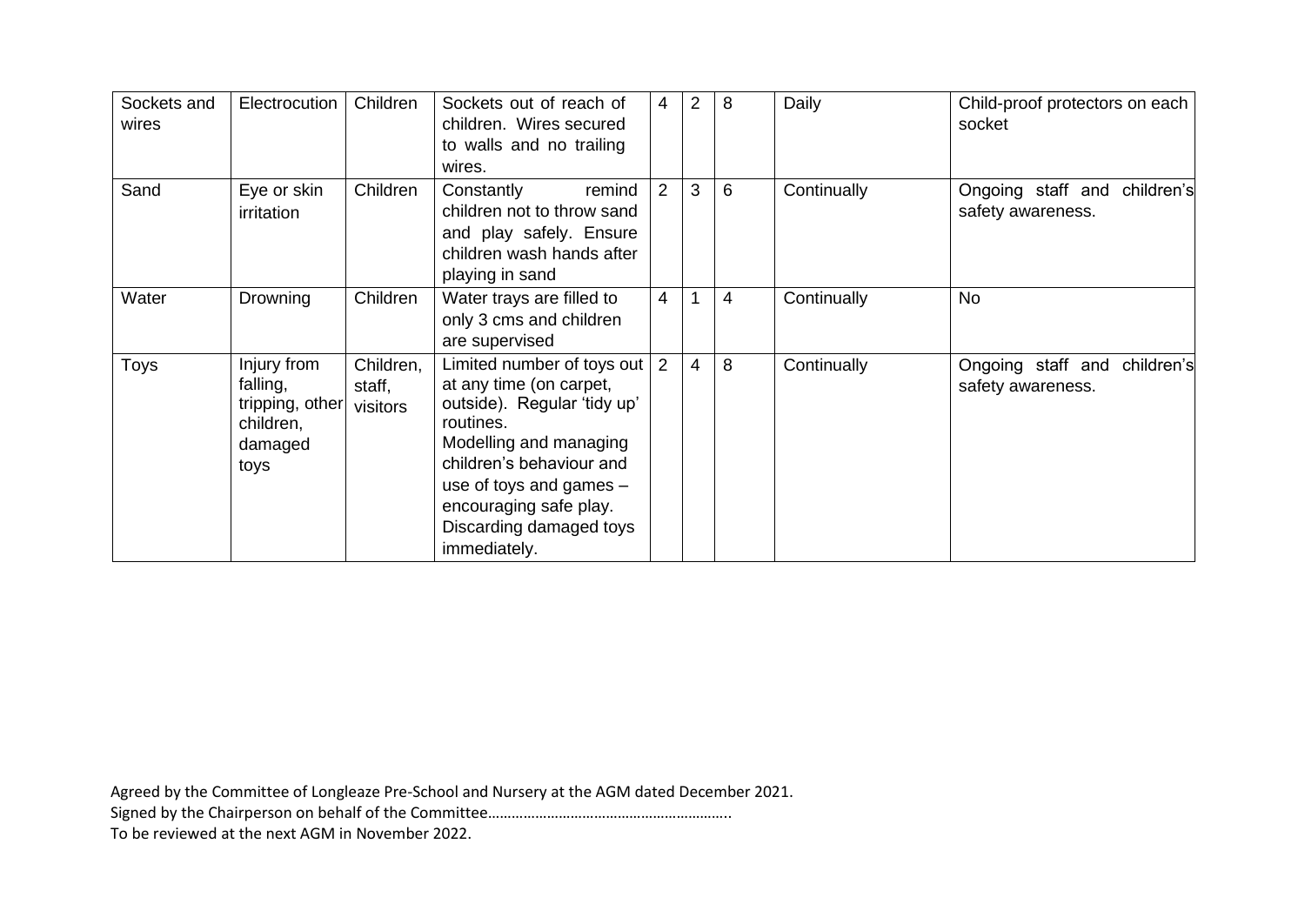## **Risk Assessment in the EYFS**

**Name of risk assessor: Laura Leighfield (Chair) and Leanne Carter (Secretary) Date of risk assessment;**

| <b>Significant</b><br><b>Hazard</b> | <b>Risk</b>                          | <b>People</b><br>who<br>could get<br>hurt | <b>Existing controls</b>                                                                                                                                                                                                     | S. | <b>Risk</b><br>Level | How often should<br>the controls be<br>checked | Is further action required?<br>YES if the score is more<br>than 4. If yes, state action<br>and list on risk action plan |
|-------------------------------------|--------------------------------------|-------------------------------------------|------------------------------------------------------------------------------------------------------------------------------------------------------------------------------------------------------------------------------|----|----------------------|------------------------------------------------|-------------------------------------------------------------------------------------------------------------------------|
| Gates                               | Escaping<br>children,<br>trespassers | Children                                  | Gates are always<br>closed<br>padlocked<br>when<br>and<br>children are in the setting<br>without their parents.                                                                                                              | 4  | 4                    | Continually                                    | No.                                                                                                                     |
| Fence                               | Escaping<br>children,<br>trespassers | Children                                  | External fences are 6 foot<br>high and no equipment is<br>placed near them that<br>might allow children to<br>climb over. Small fence<br>adjacent to school field -<br>children are supervised at<br>all times when outside. | 4  | 4                    | Continually                                    | <b>No</b>                                                                                                               |

## **Area needing to be checked: Outside**

| <b>Sheds</b> | Children    | Children  | Sheds are locked after use |  | 2 | $\overline{4}$ | Daily | <b>No</b> |
|--------------|-------------|-----------|----------------------------|--|---|----------------|-------|-----------|
|              | hiding,     |           | every session. Security is |  |   |                |       |           |
|              | trespassers |           | checked every morning.     |  |   |                |       |           |
| Litter       | Cuts,       | Children, | Area is checked every      |  |   |                | Daily | No        |
|              | infections  | staff.    | morning before children    |  |   |                |       |           |
|              |             | visitors  | arrive.                    |  |   |                |       |           |

Agreed by the Committee of Longleaze Pre-School and Nursery at the AGM dated December 2021.

Signed by the Chairperson on behalf of the Committee……………………………………………………..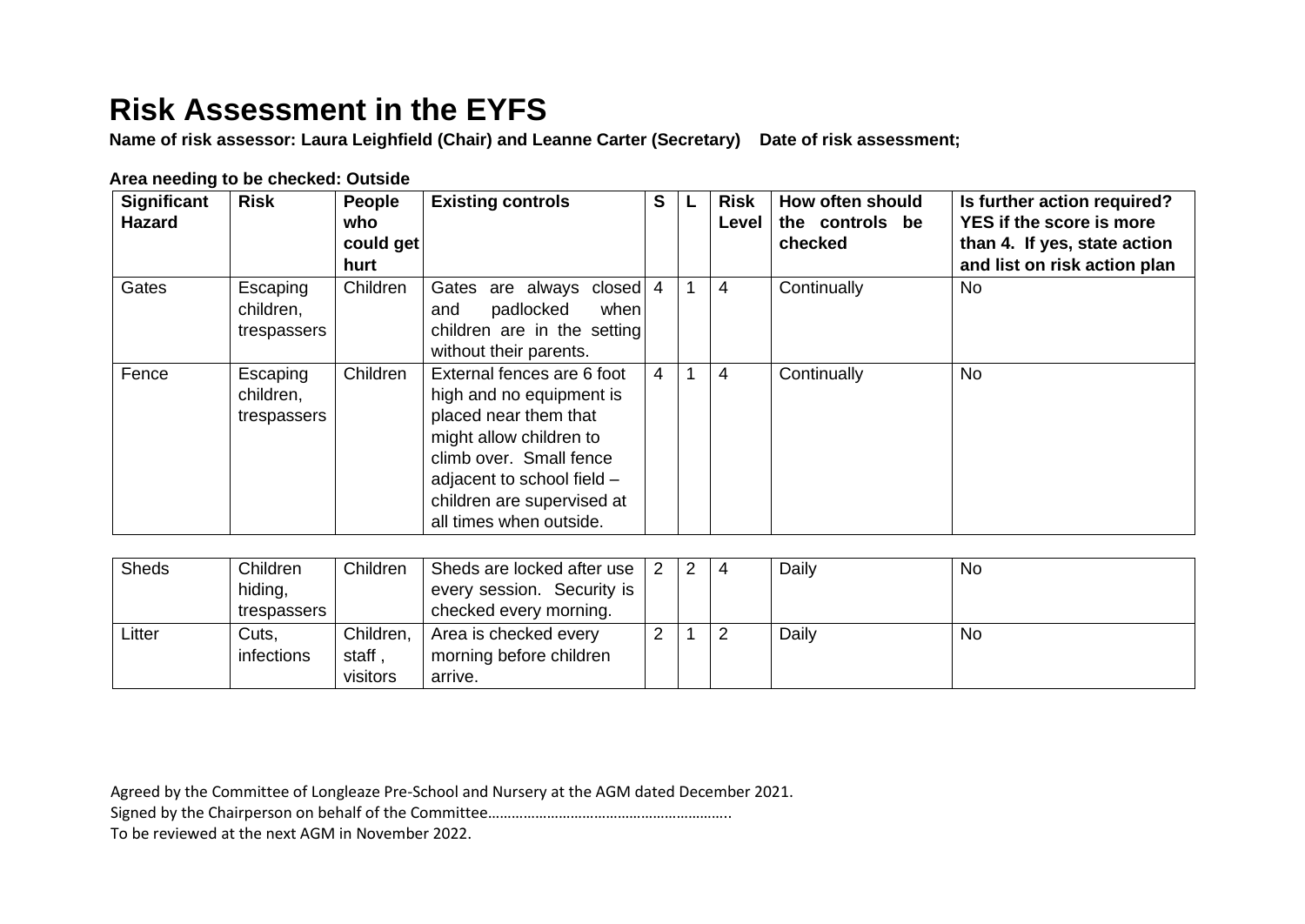| Vandalism                                | Cuts,<br>infections                           | Children,<br>staff,<br>visitors | Area is checked every<br>morning before children<br>arrive and issues are dealt<br>with promptly. Area is<br>made secure and out of<br>bounds until rectified. | $\overline{2}$ | 2              | $\overline{4}$ | Daily       | <b>No</b>                 |
|------------------------------------------|-----------------------------------------------|---------------------------------|----------------------------------------------------------------------------------------------------------------------------------------------------------------|----------------|----------------|----------------|-------------|---------------------------|
| Animal faeces Ingestion,                 | infections                                    | Children,<br>staff,<br>visitors | Area is checked every<br>morning before children<br>arrive and issues are dealt<br>with promptly (removal and<br>cleaned promptly).                            | $\overline{2}$ | $\overline{2}$ | $\overline{4}$ | Daily       | <b>No</b>                 |
| Wildlife eg<br>cats, foxes,<br>squirrels | Allergic<br>reaction,<br>bites,<br>scratches. | Children,<br>staff,<br>visitors | Area is checked throughout<br>each session before<br>children go outside, and<br>issues are dealt with<br>promptly.                                            | 2              | 2              | $\overline{4}$ | daily       | Constant staff vigilance. |
| Mats                                     | Trips and<br>falls                            | Children,<br>Staff,<br>visitors | Constant supervision/<br>vigilance.<br>Modelling and managing<br>children's behaviour -<br>reminding children about<br>safe play.                              | $\overline{2}$ | $\overline{2}$ | $\overline{4}$ | Continually | <b>No</b>                 |

Signed by the Chairperson on behalf of the Committee……………………………………………………..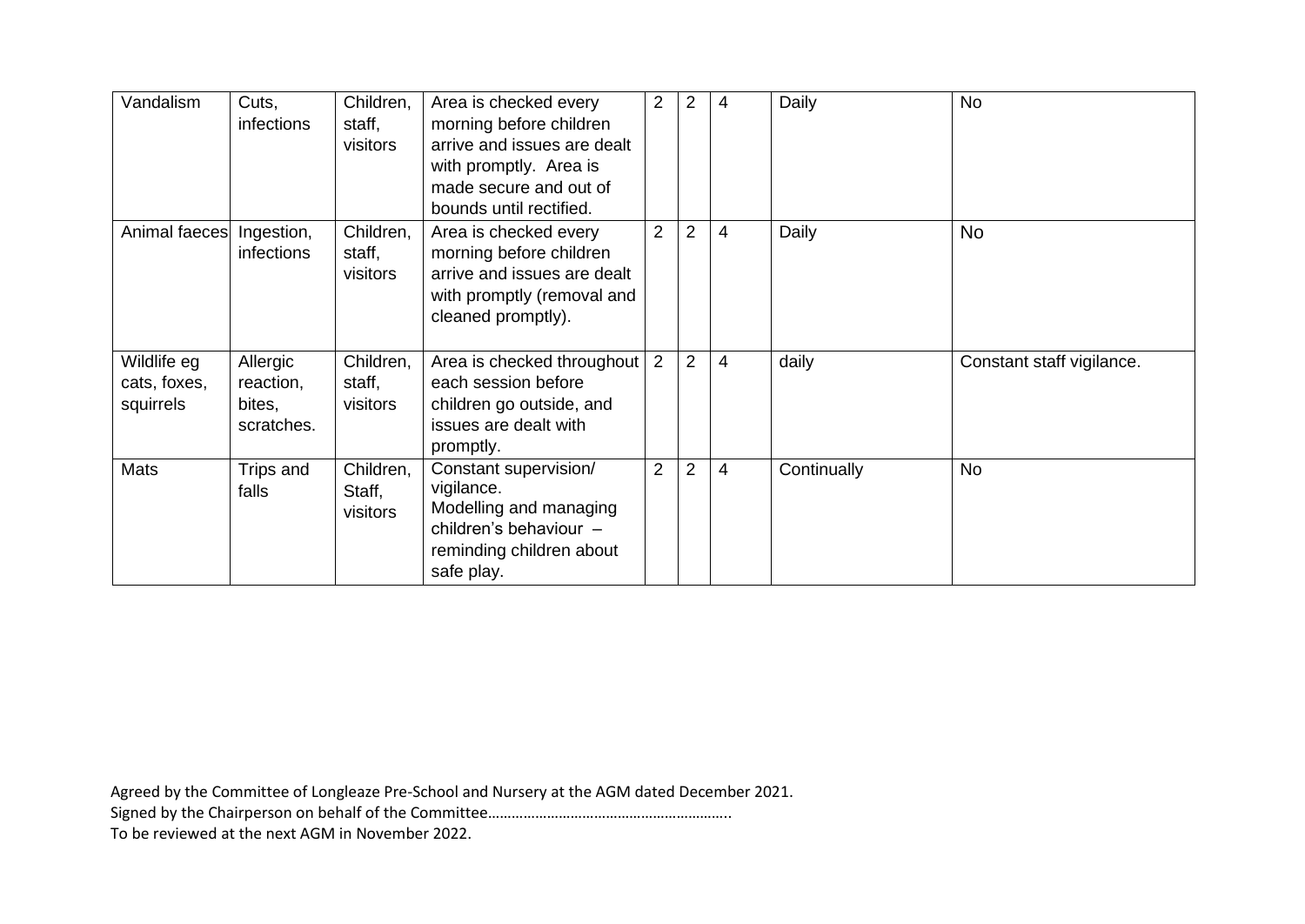| <b>Toys</b>               | Injury from<br>falling,<br>tripping,<br>other<br>children,<br>damaged<br>toys | Children,<br>staff,<br>visitors | Constant supervision.<br>Limited number of toys out<br>at any time (on carpet,<br>outside). Regular 'tidy up'<br>routines.<br>Modelling and managing<br>children's behaviour and<br>use of toys and games $-$<br>encouraging safe play.<br>Discarding damaged toys<br>immediately. | $\overline{2}$ | 4              | 8 | Continually | Staff vigilance.<br>Reminding children about safe<br>play.   |
|---------------------------|-------------------------------------------------------------------------------|---------------------------------|------------------------------------------------------------------------------------------------------------------------------------------------------------------------------------------------------------------------------------------------------------------------------------|----------------|----------------|---|-------------|--------------------------------------------------------------|
| Outdoor play<br>equipment | Trips,<br>falls<br>from height                                                | Children                        | Constant supervision.<br>Modelling and managing<br>children's behaviour and<br>use of toys and games $-$<br>encouraging safe play.                                                                                                                                                 | $\overline{4}$ | $\overline{2}$ | 8 | Continually | Staff vigilance.<br>Reminding children about safe<br>play.   |
| Uneven<br>ground levels   | Trip, slip<br>hazard                                                          | Children,<br>staff,<br>visitors | Non-slip ground coverings,<br>secure edging. Reminding<br>children to take care.                                                                                                                                                                                                   | $\overline{2}$ | 3              | 6 | Continually | Staff vigilance. Reminding<br>children to run/play carefully |

Signed by the Chairperson on behalf of the Committee……………………………………………………..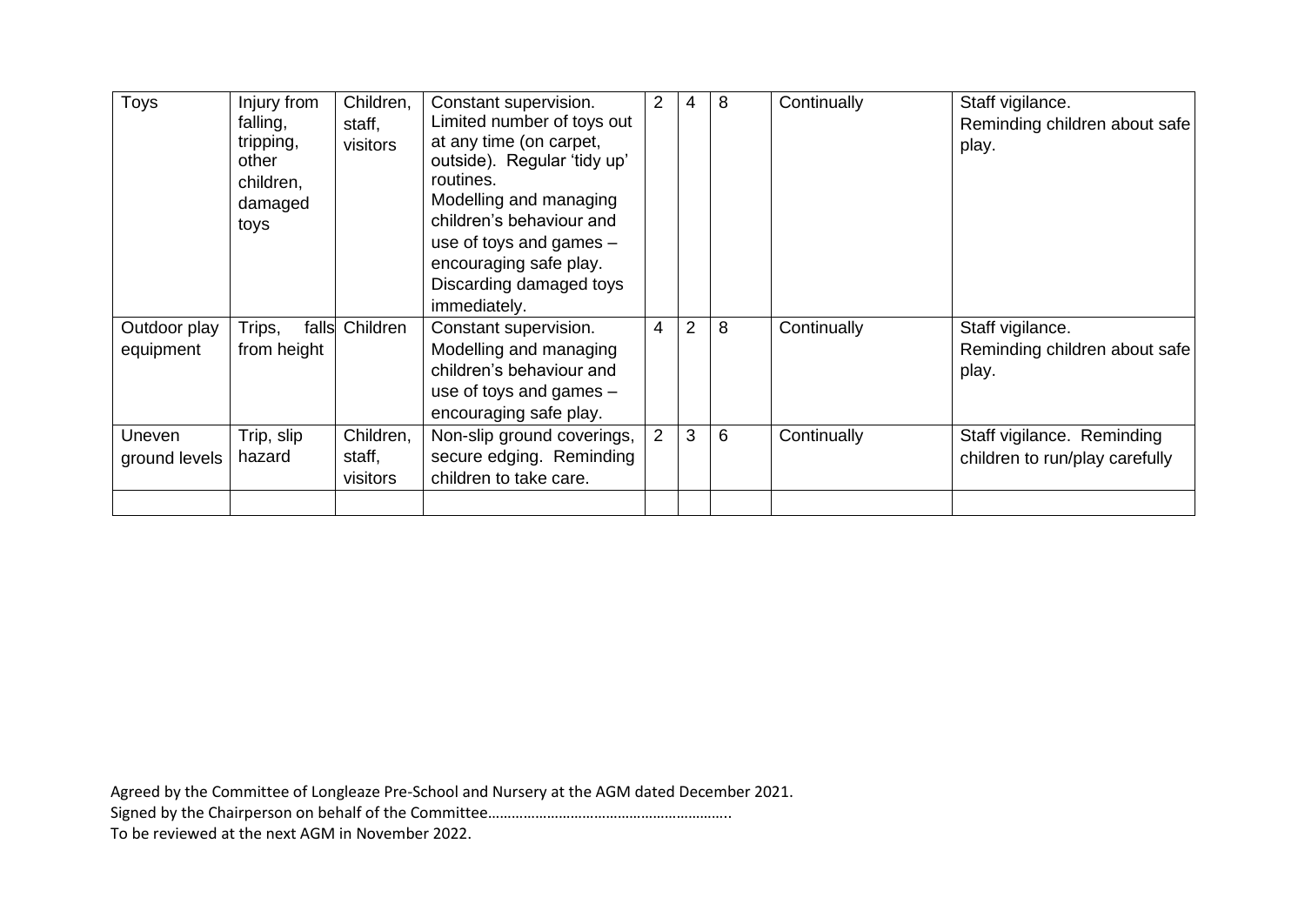| <b>Meeting</b><br>Room in<br>Llewellyn<br>-Activity                                 | <b>Person</b><br>at risk | <b>Significant</b><br>hazards                       | <b>Benefits e.g. to children</b>                                                                                   |                | <b>Risk</b><br>S DR |   | <b>Risk control measures</b>                          | Is further action<br>required? YES if<br>the score is more<br>than 4. If yes,<br>state action and<br>list on action<br>plan |
|-------------------------------------------------------------------------------------|--------------------------|-----------------------------------------------------|--------------------------------------------------------------------------------------------------------------------|----------------|---------------------|---|-------------------------------------------------------|-----------------------------------------------------------------------------------------------------------------------------|
| Meetings:<br>TAC, IEP;<br>CIN;<br>Committee,<br>Staff etc<br><b>Ballet class</b>    | All                      | Walking into<br>cabinets                            | Essential in the child's<br>development; To discuss<br>parental<br>concerns;<br>running of Longleaze Pre<br>school | $\overline{2}$ | 3                   | 6 | Drawers to be kept shut                               | Ongoing staff and<br>children's safety<br>awareness.                                                                        |
| Meetings:<br>TAC, IEP;<br>CIN;<br>Committee,<br>Staff etc<br><b>Ballet class</b>    | All                      | Walking<br>into<br>falling over tables<br>or chairs | Essential in the child's<br>development; To discuss<br>parental<br>concerns;<br>running of Longleaze Pre<br>school | $\overline{2}$ | 3                   | 6 | Chairs to be positioned around wall area /<br>table   | Ongoing staff and<br>children's safety<br>awareness.                                                                        |
| Meetings:<br>TAC, IEP;<br>$CIN$ ;<br>Committee,<br>Staff etc<br><b>Ballet class</b> | All                      | <b>Electric Sockets</b>                             | Essential in the child's<br>development; To discuss<br>parental<br>concerns;<br>running of Longleaze Pre<br>school | $\overline{2}$ | $\overline{4}$      | 8 | Electric socket covers to be placed in all<br>sockets | Continual<br>risk<br>assessment to<br>ensure socket<br>protectors are<br>in place.                                          |

Signed by the Chairperson on behalf of the Committee……………………………………………………..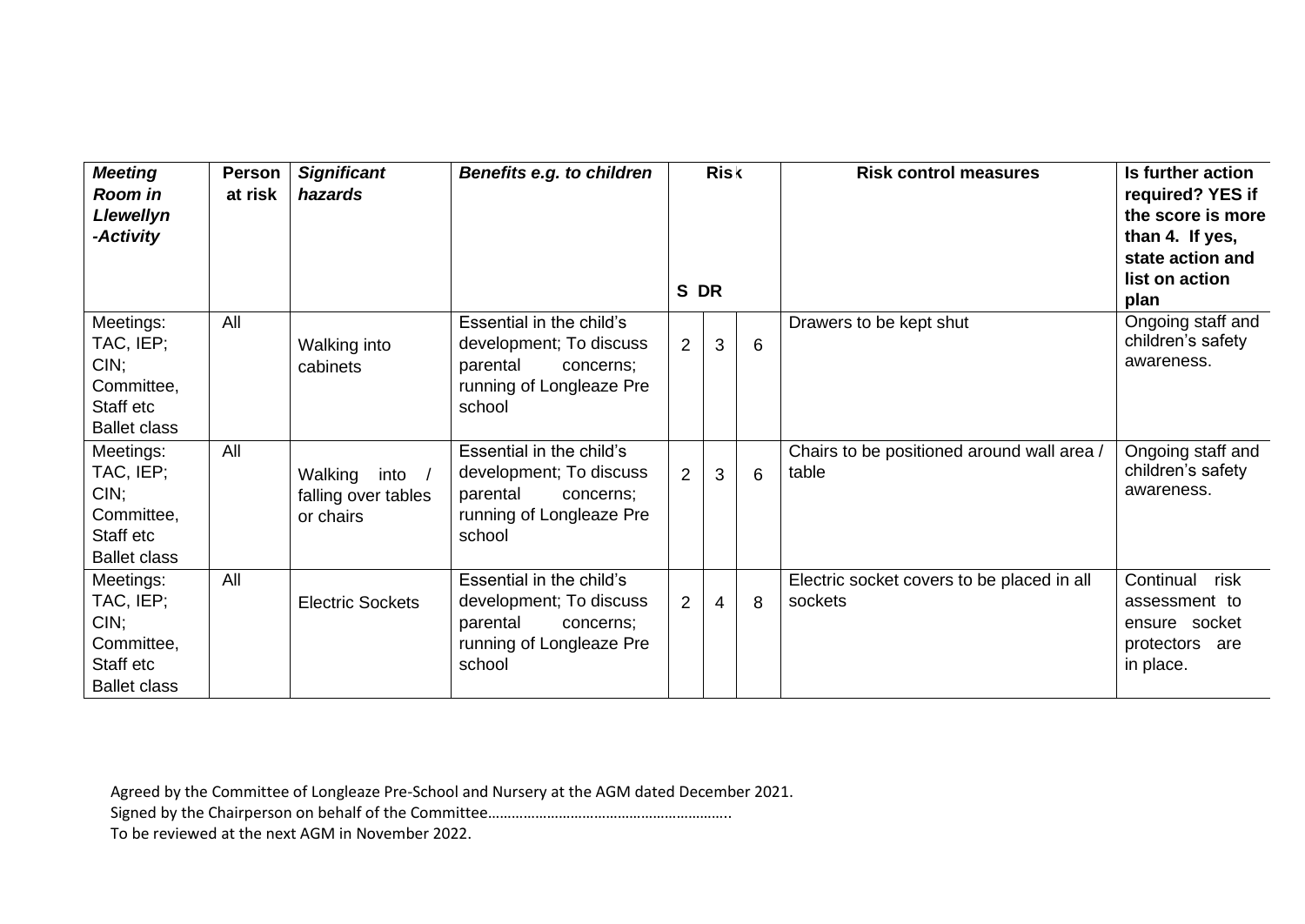| Meetings:<br>TAC, IEP;<br>$CIN$ ;<br>Committee,<br>Staff etc<br><b>Ballet class</b>                                                                                                                                                                                  | All | Trapping fingers or<br>limbs in doors                       | Essential in the child's<br>development; To discuss<br>parental<br>concerns;<br>running of Longleaze Pre<br>school | 2              | $\overline{2}$ | $\overline{4}$ | Finger guards in place.                                                                                                             | <b>No</b> |
|----------------------------------------------------------------------------------------------------------------------------------------------------------------------------------------------------------------------------------------------------------------------|-----|-------------------------------------------------------------|--------------------------------------------------------------------------------------------------------------------|----------------|----------------|----------------|-------------------------------------------------------------------------------------------------------------------------------------|-----------|
| Entry into<br>Meeting &<br><b>Class</b><br>Rooms, and<br>office.                                                                                                                                                                                                     | All | Entrance<br>doors<br>into Meeting room<br>closing on people | Essential in the child's<br>development; To discuss<br>parental<br>concerns;<br>running of Longleaze Pre<br>school | $\overline{2}$ | $\overline{2}$ | $\overline{4}$ | Child to always have an adult present to<br>ensure safety. Transparent panel in all doors<br>to see children on other side of door. | No        |
| Likelihood (L)<br>$=$ Most likely $-$ 4, Likely $-$ 3, Unlikely $-$ 2, Remote $-$ 1<br>Severity (S)<br>$=$ Fatal injury – 4, Major injury – 3, Significant injury – 2, Trivial injury - 1<br>Degree of risk (DR) = Likelihood X Severity<br>Date of risk assessment: |     |                                                             |                                                                                                                    |                |                |                |                                                                                                                                     |           |

Signed by the Chairperson on behalf of the Committee……………………………………………………..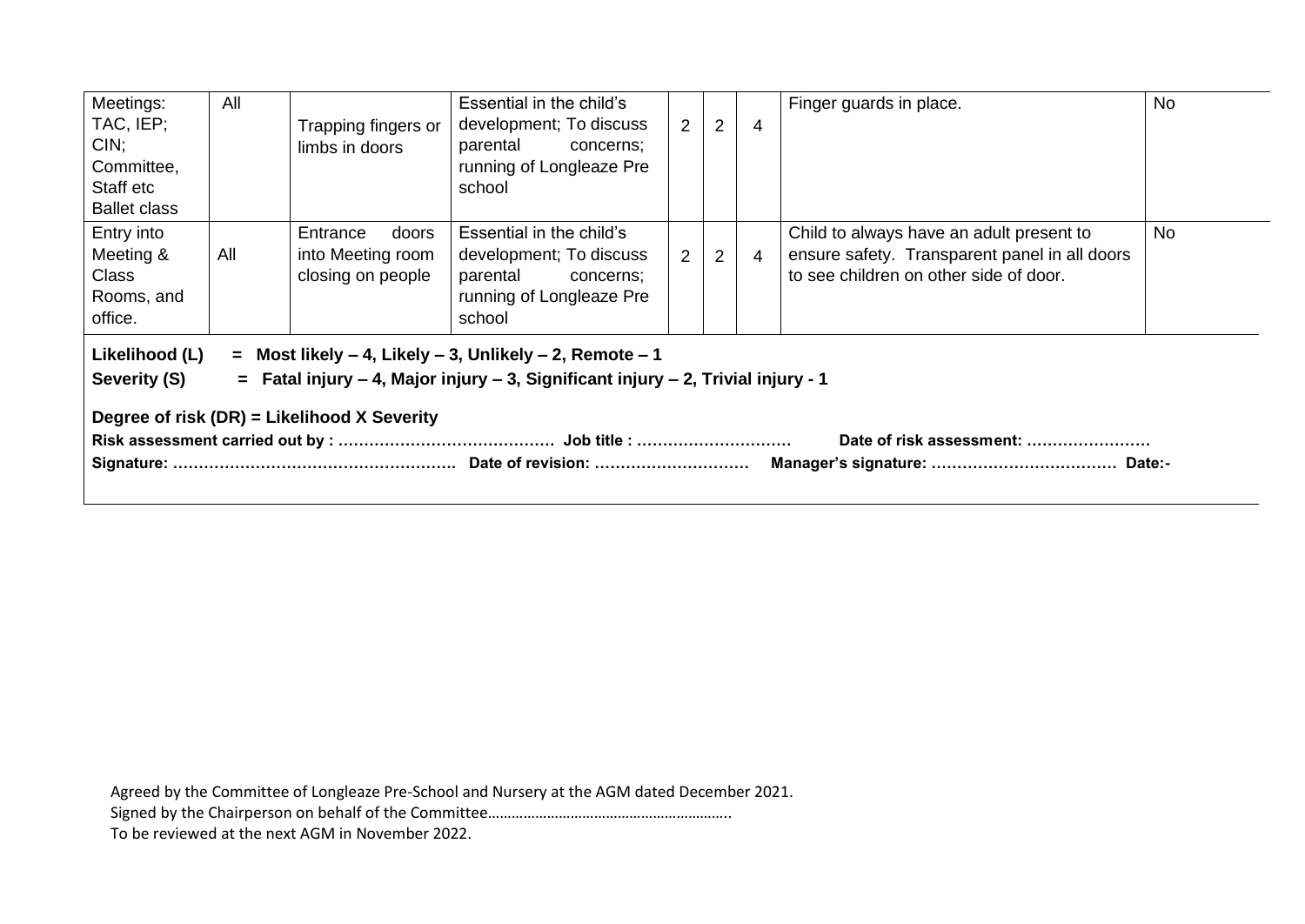| -                       |                         |                           |                       |                     |
|-------------------------|-------------------------|---------------------------|-----------------------|---------------------|
| Severity $\rightarrow$  | <b>Trivial Injury 1</b> | <b>Significant Injury</b> | <b>Major Injury 3</b> | <b>Fatal Injury</b> |
| Likelihood $\downarrow$ |                         |                           |                       |                     |
| Remote                  |                         |                           |                       |                     |
| <b>Unlikely 2</b>       |                         |                           |                       |                     |
| Likely 3                |                         | 6                         | 9                     | 12                  |
| <b>Most likely</b>      |                         | 8                         | 12                    | 16                  |

## **Risk Key to establish risk level**

Agreed by the Committee of Longleaze Pre-School and Nursery at the AGM dated December 2021.

Signed by the Chairperson on behalf of the Committee……………………………………………………..